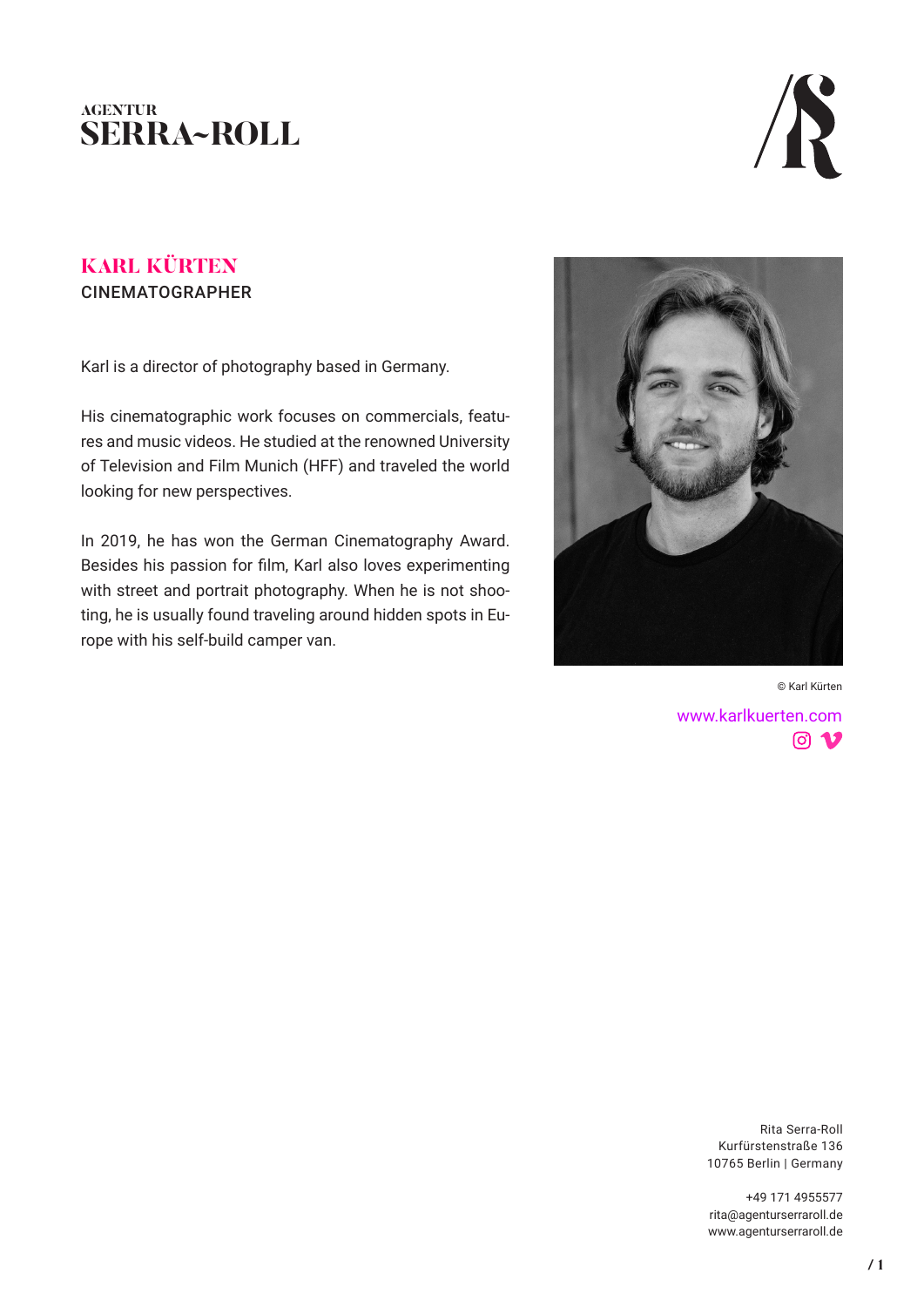

# FILMOGRAPHIE - KARL KÜRTEN

# 2021 **HÖLLGRUND (WT)**

TV-SERIES | ARD | STUDIO ZENTRAL (DOP – 4 episodes)

**DA HILFT NUR BETEN!** TV-MOVIE | POLYPHON PICTURES | ARD (DOP)

#### **SOKO POTSDAM - STAFFEL 4**

SERIES | BANTRY BAY PRODUCTIONS GMBH (DOP - 4 episodes)

#### **KITZ**

NETFLIX-SERIE | ODEON FICTION GMBH (DOP)

2020 **WUT AUF KUBA**

FEATURE FILM | LOCOLOR FILMPRODUKTION | HFF (DOP)

# **SOKO POTSDAM - STAFFEL 3**

TV-SERIES | 3 X 45 MIN | BANTRY BAY PRODUCTIONS (DOP)

## 2019 **THE SHIFT**

SHORT FILM | 8 MIN | LAURA CARREIRA PRODUCTIONS (DOP)

### **DON'T MIND THE GAP**

DOCUMENTARY | 30 MIN | INSELGRUPPE | HFF MUNICH (DOP)

**ANGELA AUX – DREAMT OF THE DEATH OF A FRIEND** MUSIC VIDEO | SUSANNE STEINMASSL PRODUKTION (DOP)

**FIRST STEPS – THEATERAKADEMIE AUGUST EVERDING** COMMERCIAL | HFF MUNICH | NOZY FILM (DOP)

**SIDO FEAT. YONII & BAKA – MELATONIN** MUSIC VIDEO | HADIFILM (DOP)

**MPHIL 360°** COMMERCIAL | DREIFILM (DOP)

© Agentur Serra-Roll rita@agenturserraroll.de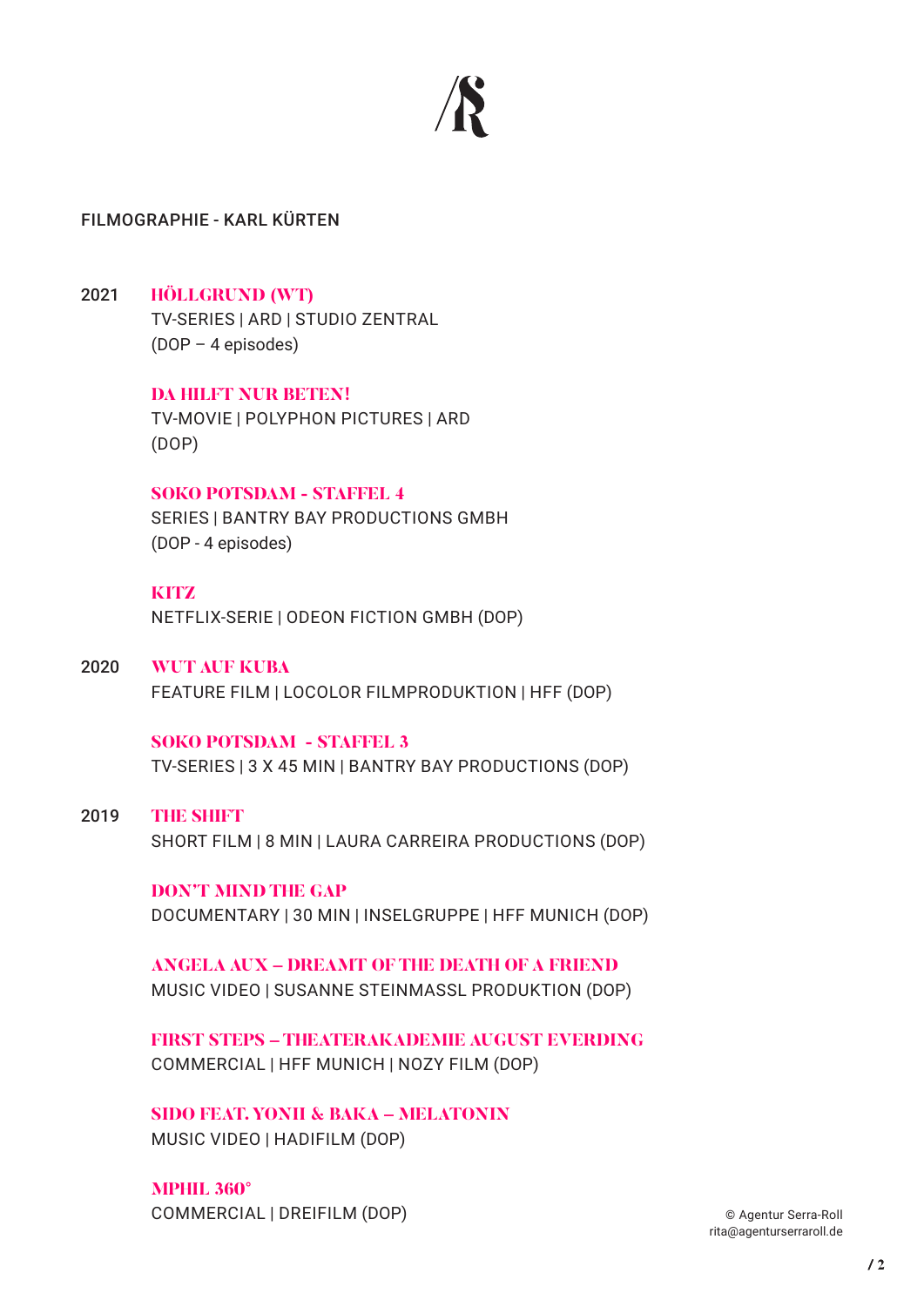

#### 2018 **I GREW A STATUE**

#### SHORT FILM | 30 MIN | ARCTICFOX FILM | HFF MUNICH (DOP)

German Camera Award 2019 – Best Short Film Filmfest Max-Ophüls Preis – Competition Int. Student Film Festival Sehsüchte – Competition

### **TROUBLED DESIRE – WOULD YOU LISTEN?**

SPEC SPOT | HFF | ARCTICFOX FILM (DoP)

First Step Award 2019 – Commercial Spotlight 2019 – Winner Silver ADC – Art Directors Club Germany – Bronze

#### **RED HILL**

#### SHORT FILM | 10 MIN | LAURA CARREIRA PRODUCTIONS (DoP)

 Edinburgh International Film Festival – New Visions Award Shortcutz Ovar – Best First Work Award 2019 BAFTA Scotland Awards 2019 – Nomination The John Bryne Award for Community – Shortlisted Underwire Film Festival – Nomination Best Director London Short Film Festival – Nomination Best British Short Clermont-Ferrand Int. Film Festival – Competition BFI Future Film Festival – Nomination New Talent Award Signes de Nuit 2019 – Competition and more.

2017 **DU GLAUST**

SOCIAL SPOT | HFF MUNICH (DoP)

#### **KEEP ON PLAYING – SPOTIFY**

SPEC SPOT | HFF MUNICH (DoP) New York Festivals Ad. Awards – Silver Best Cinematography Spotlight 2018 – Special Mention

#### **NO ONE KNOWS ABOUT HIJABI**

SHORT FILM | 14 MIN | HFF MUNICH (DoP) Short Tiger Cannes 2019 – Selection 51. Hof Int. Film Festival 2019 – Premiere

#### **A PEACEFUL CHRISTMAS**

SPEC SPOT | GLITZER FILM (DoP) ADC Germany – Special Mention

> © Agentur Serra-Roll rita@agenturserraroll.de